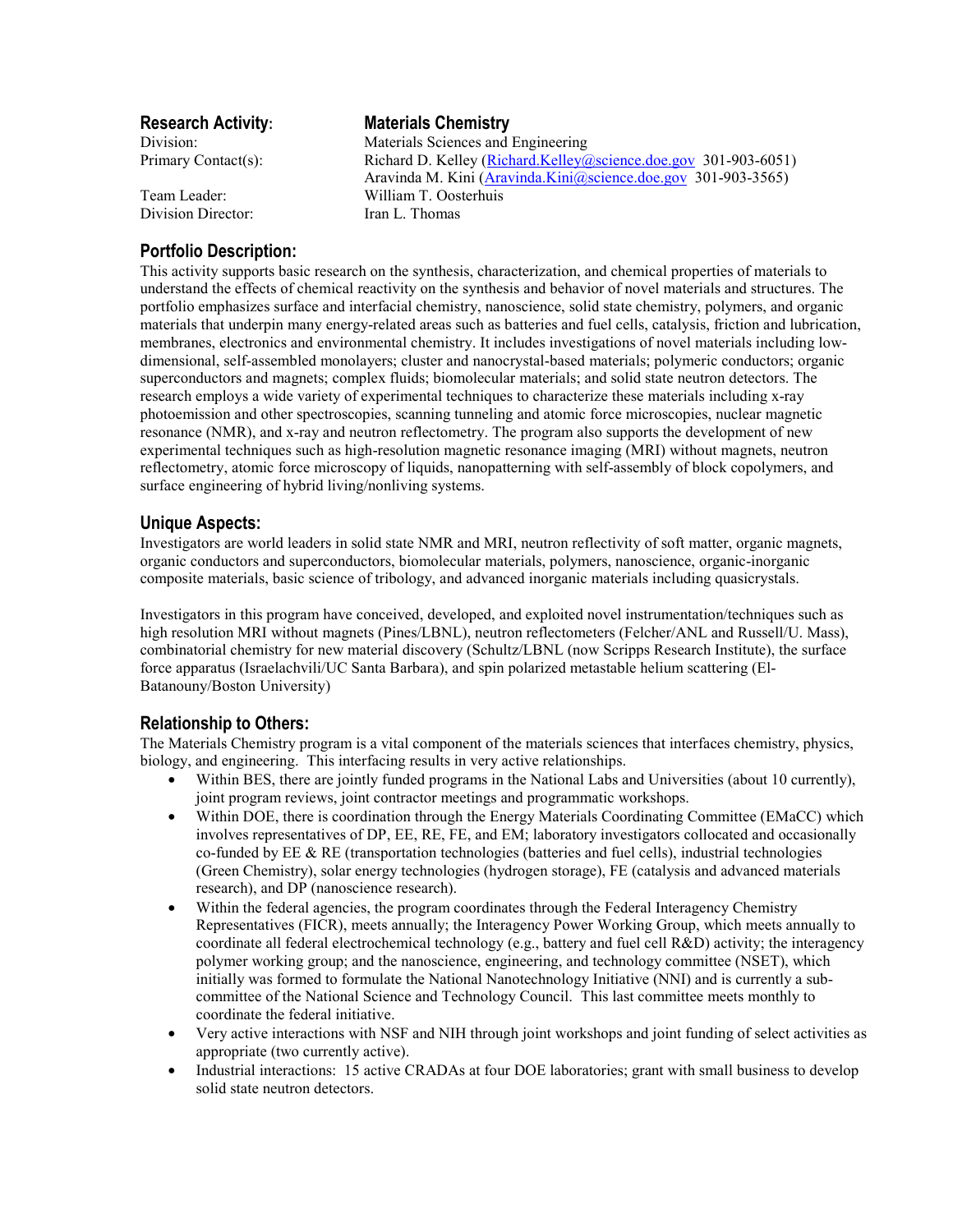#### **Significant Accomplishments:**

This program is responsible for the discovery of the first organic magnet (1986) and the first room temperature organic magnet (1991). This work created a new field of research, which has grown substantially since these discoveries and has transformed organic magnets from an impossibility to a thriving new science and potentially new, enabling technologies. The program pioneered the development and use of neutron reflectivity for the study of interfaces, buried interfaces, and interfacial phenomena in magnetic materials, polymers, colloids, biomaterials, and other complex, multicomponent materials. Every neutron scattering facility in the world now has neutron reflectometers in great demand. The program pioneered and developed the use of laser polarized xenon to significantly enhance NMR spectra and MRI images in materials science, in medicine, and in biology.

#### **Mission Relevance:**

Materials Chemistry provides support for fundamental research in surface and interfacial chemistry, nanoscience, polymeric and organic materials, solid state chemistry, and development of new tools and techniques to advance the materials sciences. Research in these areas is at the forefront of the synthesis, assembly, and understanding of materials. The research in this portfolio underpins many technological areas such as batteries and fuel cells, catalysis, friction and lubrication, membranes, electronics, and environmental chemistry. New techniques for fabrication of nanocrystals have generated a unique inverse micellar process that makes possible the efficient elimination of dangerous chlorinated organic and phenolic pollutants (e.g., PCP). Similarly, the development of synthetic membranes using biological synthesis may yield materials for separations and energy storage. Research on solid electrolytes is already paying off in new very thin rechargeable batteries that can be recharged many more times than existing commercial cells. Research on polymers may lead to lightweight structural materials that can be used in automobiles and thereby providing substantial savings in energy efficiency. Research in this program on chemical vapor deposition (CVD) continues to impact the electronics industry.

#### **Scientific Challenges:**

The increasing complexity and variety of materials offers many opportunities. The challenge is to choose the right directions from among the many combinations. The choices are expected to be abundant in nanoscale science where the "explosion" of exciting activity across a wide spectrum of scientific disciplines has brought about an interagency research initiative, National Nanotechnology Initiative. This initiative, to rapidly expand the ongoing research, will require many choices and the guidance of earlier and future workshops of experts and the peer review community.

Materials Chemistry research is needed to find new solid state materials for advanced neutron and x-ray detectors.

Experimental and theoretical research is needed to explore new approaches to the understanding of the origins of complex and cooperative phenomena in soft materials.

#### **Funding Summary:**

| <b>Dollars in Thousands</b> |                           |          |
|-----------------------------|---------------------------|----------|
| <b>FY 2000</b>              | <b>FY 2001</b>            | FY 2002  |
| \$25,353                    | \$30,808                  | \$27,823 |
| Performer                   | <b>Funding Percentage</b> |          |
| <b>DOE</b> Laboratories     | 72.0%                     |          |
| Universities                | 25.0%                     |          |
| Other                       | $3.0\%$                   |          |

Performers in FY2001 included 37 DOE Laboratory projects and 45 university grants The 'Other' category includes a grant with a small company (Mission Support, Inc., in Utah) that is conducting research to develop new solid state detectors for neutron scattering research and two projects jointly supported with NSF.